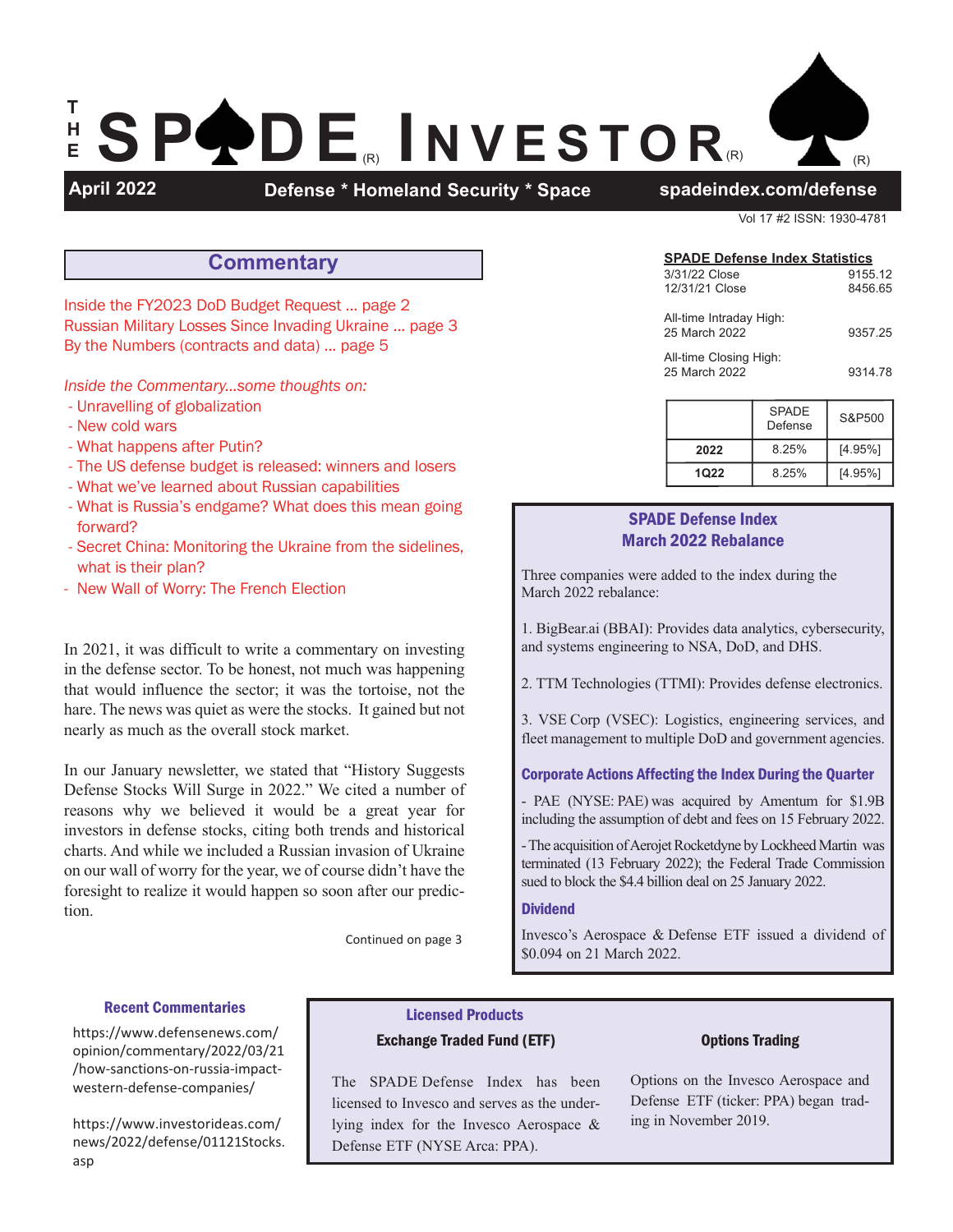# **The SPADE Investor \* April 2022 Page 2**

# Inside the FY2023 Budget: Observations

- \$773 B DoD budget sent by Biden Administration to Congress for FY23. Total national security budget is \$813B including \$40B to maintain nuclear weapons by Dept of Energy.
- Up 8% from last year. Congress had also added tens of billions to the original request before approving \$743B.
- -  Real growth of 1.5% after inflation.

| Army                     | \$177.3B |
|--------------------------|----------|
| <b>Navy/Marine Corps</b> | \$230.9B |
| <b>AF/Space Force</b>    | \$234.1B |
| Defense wide             | \$130.7B |

- \$276B of the \$773B total proposed to DoD will go toward procurement and R&D efforts.
- \$130B for R&D is the largest ever. Includes \$4.7B to boost research into hypersonic weapons, \$3.3B for 5G wireless, and \$1.3B in biotechnology.
- Will retire 150 USAF planes and  $12+$  Navy ships to free up money to buy new weapons. The USAF plans to shrink its Lockheed C-130 tactical cargo plane fleet from 279 to 271. *Politico* reported that the Navy intends to retire 10 Freedom-class Littoral Combat Ships.
- The USAF is cutting its planned buy of HH-60W Jolly Green II search-and-rescue helicopters meant to replace older Pave Hawk from 113 to 75, the last of which to be purchased in 2023. Also plans to send 100 of its 300+ MQ-9 Reaper drones to "another govt organization--likely DHS or NASA or CIA"
- \$6.9B to enhance the capabilities and readiness of US forces, NATO allies, and regional partners in the face of Russian aggression.
- Cyberdefense spending will rise \$800M (8%) to \$11.2 B.
- Space Force requested \$24.5B, up 40% from last year's request, citing urgency to launch and defense satellites that can spot a hypersonic missile or a moving truck, and can assure US nuclear command and control.
- \$566M for Space Force to fund the evolved strategic satcom program to ensure survivable communications for the presidential fleet & DoD nuclear command and control aircraft.
- \$2B (\$1B each) for the Next Generation Overhead Persistent IR Geosynchronous Earth Orbit satellites that replace SBIRS and a new constellation of hundreds of LEO, optically-connected satellites tasked with missile tracking and early missile warning.
- *DefenseOne* reported that the USAF might not hold a competition for its next class of aerial refueling tankers and might go with a modified Boeing KC-46 (problems developing have cost Boeing \$5B+). The USAF is currently buying 179 of the converted 767 aircraft for roughly \$35 billion. The USAF hopes to acquire 160 additional tankers. Lockheed and Airbus were expected to pitch a modified A330 but, if true, eliminating the competition would help Boeing recoup cost overruns.
- Boeing will benefit from Biden's proposal for the USAF to buy 24 F-15EX fighters in 2023 and in each of the next few years for \$1.4B.
- The USAF plans to purchase stealthy, long-range cruise missiles and spend \$900M on missile defense for Guam.
- The USAF wants to retire 33 F-22 Raptors. Lockheed would lose revenue from maintenance/upgrade contracts.
- Boeing's E-7 Wedgetail is the "leading candidate" to replace the E-3 Sentry, otherwise known as the AWACS.
- The Army wants to buy 35 Boeing-made Apache attack helicopters, five more than originally planned.
- The Navy wants to buy zero F/A-18 Super Hornets. It requested zero last year, but Congress added 12 jets.
- The Navy requested zero V-22 Ospreys.
- The USAF plans to increase production of the stealthy JASSM cruise missiles produced by Lockheed Martin.
- The Air Force will buy 61 F-35s, 33 fewer than planned last year, according to Bloomberg
- Politico announced that the Air Force plans to launch two new drone programs.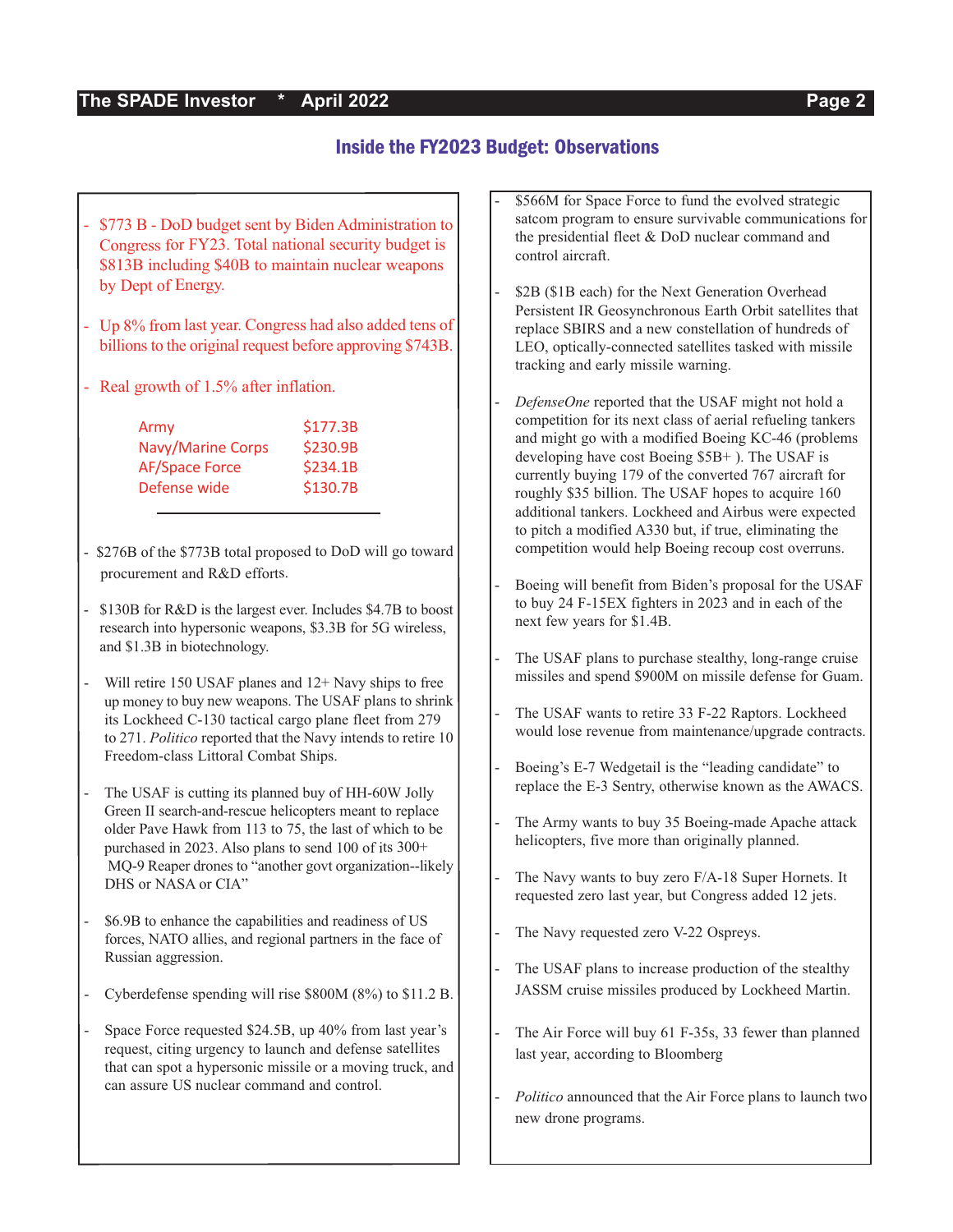## Commentary (continued from page 1)

The investor reaction, of course, is that defense stocks and ETFs have seen a significant surge in interest from investors. While the overall market YTD is down more than 7%, the SPADE Defense Index is up 7%. Likewise, trading volume in ETFs has soared and the size of Invesco's Defense ETF (NYSE: PPA) has more than doubled (up 130%+). The three largest ETFs in the space have seen their assets grow by \$2.5 billion in the 6 weeks since the invasion.

From an investment standpoint, it is difficult to focus on economic issues after reading day-after-day about Russian atrocities in Ukraine--the bombing of civilian targets, raping and murdering women and children, and sending trainloads of Ukrainian citizens to work in Russia in essentially forced labor camps. Putin is rapidly becoming this century's Hitler, a globally despised despot. The once ago proud nation of Russia is becoming a historical embarrassment. The likelihood of this devolving into WWIII is rising, and only an uprising by the Russian people and the elimination of the Russian leadership from power seems to be able to stop this. Is a global conflict or the use of nuclear weapons Putin's endgame? No one knows how far his regime will go.

**Strategically...**the war in Ukraine has tought us a lot of things. We, like many analysts, had no idea that the Russian military was highly disfunctional, poorly trained, and lacked the logistics expertise and functional smart weapons that we have been accustomed

## Russian Military Losses Since It Invaded Ukraine

Estimate as of April 12th: nearly \$18 billion.

- 732 Tanks (Nearly 6% of its fleet)
- 1,946 Armored Combat Vehicles
- 349 Artillery Systems
- 111 Multiple-Launch Rocket Systems
- 157 Warplanes
- 140 Helicopters
- 7 Ships
- 124 Drones
- 19,6000 personnel

source: Ukrainian Military of Defense

to with the US military. As WWII's Gen. Omar Bradley said, "amateurs talk strategy, professionals talk logistics." The Pentagon is likely reviewing its own operations and reevaluating their estimates of Russian strengths and weaknesses.

**Politically...**we are either seeing an unraveling of the past decade's trend toward increasing globalization or a future where the world unites following the defeat of a common enemy. Even in a post-Putin environment, the latter scenario is likely fantasy as China and autocratic nations such as North Korea and Iran will likely remain a threat to global stability. And a Russia freed from the tyranny of Putin, but still reeling from the impact of global sanctions, will likely find home to nationalistic elements talking about "the good old days" and willing to engage in conflicts. Looking at history, it took just 20 years for a Germany in a similar situation after WWI to rise up and create new troubles in Europe and the world. Today, there are a number of democratic nations with autocratic leaders that can rally their followers. When people pursue power over others instead of the openness that led to globalization, turmoil and conflict is sure to follow.

**Economically...**from an investment perspective, the defense sector has historically been a great place to invest when there is fear about the unknown stability of nations. Following the 9/11 terrorist incident, the defense sector rose for nearly a decade, and in many years outperformed the market by more than 10% annually. In both the decades 2000-2009 and 2010-2019, the SPADE Defense Index outperformed the S&P500 by more than 200%. Since the Russian invasion of Ukraine, Invesco's Defense ETF (NYSE: PPA) has more than doubled in size to more than \$1.4 billion and provided returns more than 14% better than the market which is currently down for the year. In fact, since 1997, investors have not lost money by investing in a Fund that tracks this index when holding for 30 months and reinvesting dividends. Every decline has been met by a swift rebound.

Regardless of whether there is a quick solution to the war in Ukraine or there is an escalation, a mili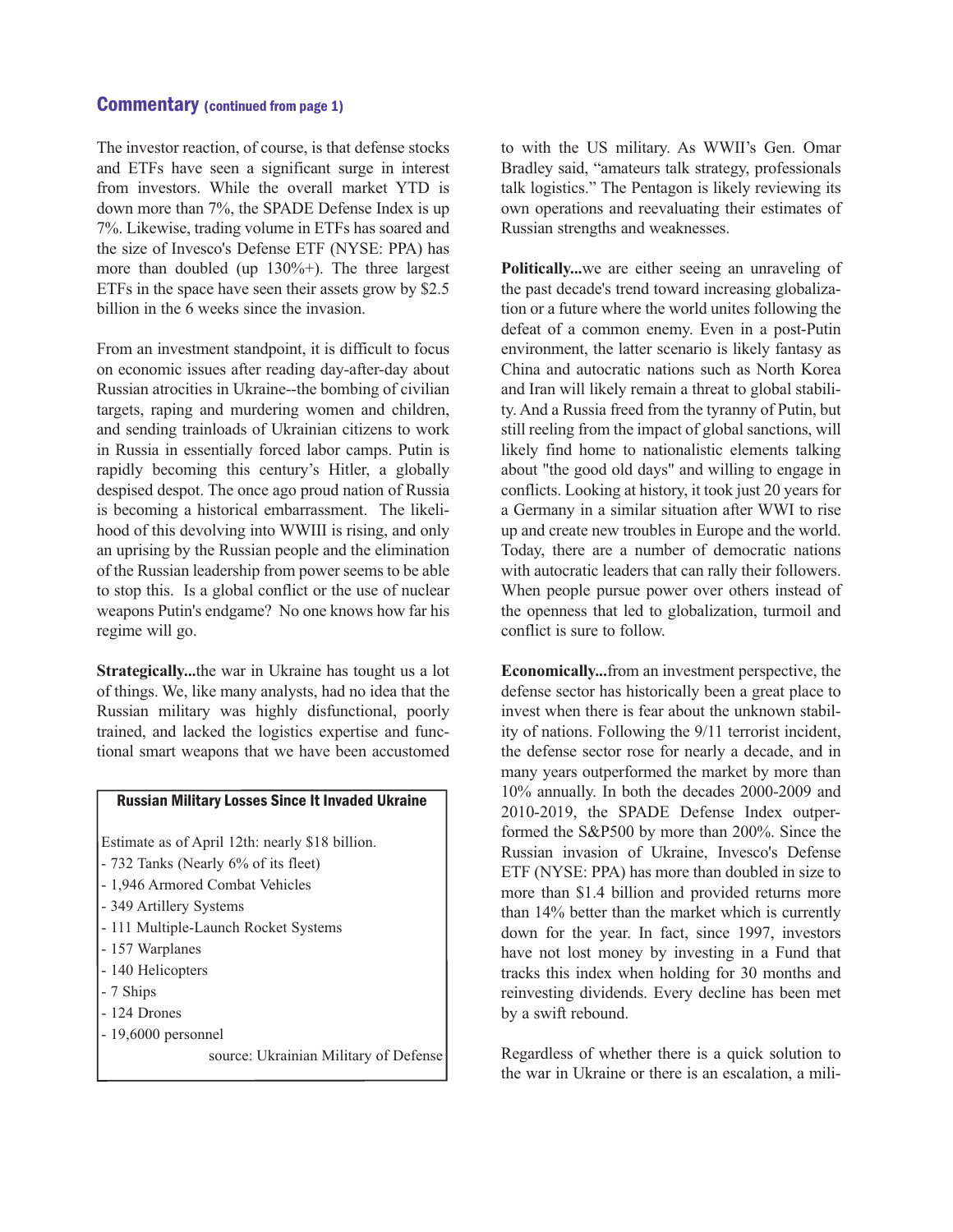tary buildup in Europe is given. Nations there, including Germany, Finland, Latvia and others, have already begun to increase their budgets and place orders for additional equipment. President Biden recently released his proposed budget for FY23 and it calls for more than \$30 billion in additional defense sector spending to a record \$813 billion as well as allocated several billion dollars to aid Ukraine and our allies in NATO countries. In addition to Russia, an emerging cold war with China, and other situations (both externally and internally) that threaten democracy and our "American way of life" will provide fuel for those wanting a strong defense budget.

### US National Military Strategy

DoD listed China as the nation's "Most consequential strategic competitor and the pacing challenge" going forward while acknowledging theat Russia "poses acute threats. Iran, North Korea and extremist groups, meanwhile remain "persistent threats."

– DoD National Military Strategy, a Joint Chief of Staff document, as reported by *Defense One.*

**Our Wall of Worry revisited**...If Russia succeeds in Ukraine, who's next? Moldova? Poland? Kazakhstan? With the possibility of Finland and Sweden becoming part of NATO, tensions in Scandinavia will increase. Meanwhile, the invasion by Russia into Ukraine has raised attention to the threat of China pursuing a similar action with Taiwan. China has essentially remained on the sidelines. While it has made some statements regarding certain war crimes, it has not participated in the sanctions imposed by many nations against Russia nor acted directly. Comments from some US defense analysts and retired military officials indicate they believe that China will take action on Taiwan sometime before the end of the decade; depending of course, how Russia emerges from its conflict.

The war has also raised the question of what happens if Marine Le Pen succeeds in capturing France's presidential election that is to take place on 24 April against Francois Macron?

France is currently a key pillar of NATO and the European Union. A vocal admirer of Vladimir Putin, Ms. Le Pen has a long-standing hostility to NATO and has called for her nation to withdraw from its command structure. Her win would likely disrupt European and global politics as well as the embargo (SWIFT payments, trade, and other economic activity) against Russia.

\* \* \* 

In conclusion...Inevitably, something always appears to raise our worry level and question our safety. And the ugly truth is, while noone should endorse military conflict and actions like that currently happening in Ukraine, the defense sector provides a measure of insurance and growth to investor portfolios over time.

> A complete archive of *The SPADE Investor*

including our commentaries and industry data can be found at—

**www.spadeindex.com / defense**

Download a free copy of our 56-page guide, *Investing in the Defense Sector* 

https://spadeindex.com/Files/Investing\_ Defense\_Sector\_Guide.pdf

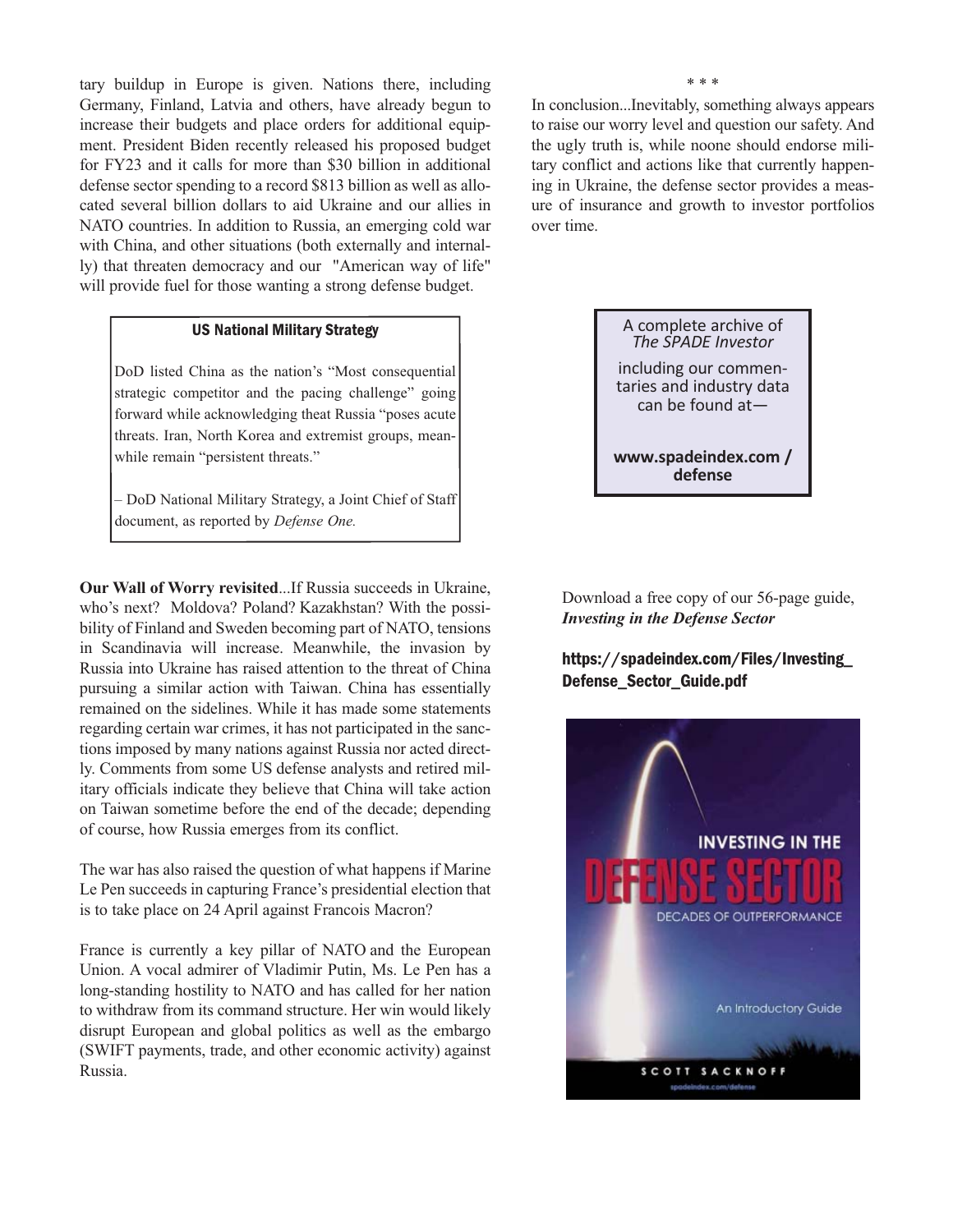# **The SPADE Investor \* April 2022 Page 4**

| 1022 Leaders   |                      |        |
|----------------|----------------------|--------|
| 1              | Alleghany Tech.      | 68.49% |
| $\overline{2}$ | Aerovironment        | 51.77% |
| 3              | <b>RADA</b>          | 47.88% |
| 4              | BigBear.ai           | 45.58% |
| 5              | <b>Triumph Group</b> | 36.43% |
| 6              | Maxar                | 33.73% |
| $\overline{7}$ | Mandiant             | 27.19% |
| 8              | <b>Elbit Systems</b> | 26.60% |
| 9              | Lockheed Martin      | 24.19% |
| 10             | AAR Corp.            | 24.08% |

# 1Q22 Laggards

| 1              | Telos              | $[35.34\%]$ |
|----------------|--------------------|-------------|
| $\overline{2}$ | Comtech            | [33.77%]    |
| 3              | Palantir           | [24.60%]    |
| 4              | VSE Corp.          | $[24.23\%]$ |
| 5              | Keysight Tech.     | $[23.50\%]$ |
| 6              | Vectrus            | [21.65%]    |
| $\overline{7}$ | Aerojet Rocketdyne | [15.85%]    |
| 8              | <b>AXON</b>        | [12.27%]    |
| 9              | Oshkosh            | [10.70%]    |
| 10             | OSI Systems        | [8.67%]     |

# Morningstar Says:

PPA is a Four-Star Fund \*\*\*\* Below Avg Risk in the Industrials Category,

| <b>ETF Statistics (NYSE Arca: PPA)</b><br><b>Invesco Aerospace &amp; Defense</b> |               |
|----------------------------------------------------------------------------------|---------------|
| Exchange / Ticker Symbol:                                                        | NYSE / PPA    |
| Assets (3/31/22)                                                                 | \$1397.8M     |
| Closing Price (3/31/22)                                                          | \$78.32       |
| Dividend Yield*                                                                  | 1.08%         |
| 1Q22 Volume**                                                                    | 13,281,900    |
| Turnover*                                                                        | 22%           |
| Morningstar Rating                                                               | **** (4 Star) |

source: \* Morningstar & \*\* Yahoo Finance 3/31/22

| Capture Ratio*  | $3-Yr$ | $5-Yr$ | $10-Yr$ |
|-----------------|--------|--------|---------|
| Upside          | 85     | 105    | 106     |
| <b>Downside</b> | 85     | 97     | 70      |

|                |                           | <b>2022 YTD Results</b> |    |                    |
|----------------|---------------------------|-------------------------|----|--------------------|
| 1              | Alleghany Tech.           | 68.49%                  | 28 | Via                |
| $\overline{2}$ | Aerovironment             | 51.77%                  | 29 | Mo                 |
| 3              | <b>RADA</b>               | 47.88%                  | 30 | Cu                 |
| 4              | BigBear.ai                | 45.58%                  | 31 | Tel                |
| 5              | Triumph Group             | 36.43%                  | 32 | Hu                 |
| 6              | Maxar                     | 33.73%                  | 33 | He                 |
| 7              | Mandiant                  | 27.19%                  | 34 | Kra                |
| 8              | <b>Elbit Systems</b>      | 26.60%                  | 35 | B٥                 |
| 9              | <b>Lockheed Martin</b>    | 24.19%                  | 36 | CA                 |
| 10             | AAR Corp.                 | 24.08%                  | 37 | Tra                |
| 11             | Leidos                    | 21.51%                  | 38 | Ka                 |
| 12             | ManTech                   | 18.18%                  | 39 | ΤT                 |
| 13             | <b>Mercury Systems</b>    | 17.05%                  | 40 | Jao                |
| 14             | L3 Harris                 | 16.52%                  | 41 | Irid               |
| 15             | <b>General Dynamics</b>   | 15.69%                  | 42 | Te <sub>&gt;</sub> |
| 16             | Northrop Grumman          | 15.54%                  | 43 | Bo                 |
| 17             | Raytheon                  | 15.12%                  | 44 | Ba                 |
| 18             | Parsons                   | 15.01%                  | 45 | Ho                 |
| 19             | <b>KBR</b>                | 14.93%                  | 46 | OS                 |
| 20             | Hexcel                    | 14.81%                  | 47 | Os                 |
| 21             | Woodward                  | 14.11%                  | 48 | AX                 |
| 22             | <b>Spirit Aerosystems</b> | 13.46%                  | 49 | Ve                 |
| 23             | Howmet                    | 12.91%                  | 50 | Kej                |
| 24             | <b>BWX Technologies</b>   | 12.49%                  | 51 | VS                 |
| 25             | Ducommun                  | 12.02%                  | 52 | Pa                 |
| 26             | <b>CACI</b>               | 11.91%                  | 53 | Co                 |
| 27             | SAIC                      | 10.26%                  | 54 | Tel                |

| 28 | ViaSat                  | 9.56%       |
|----|-------------------------|-------------|
| 29 | Moog                    | 8.44%       |
| 30 | <b>Curtiss Wright</b>   | 8.29%       |
| 31 | Teledyne                | 8.18%       |
| 32 | Huntington Ingalls      | 6.80%       |
| 33 | Heico                   | 6.46%       |
| 34 | Kratos Defense          | 5.57%       |
| 35 | Booz Allen              | 3.60%       |
| 36 | CAE                     | 3.33%       |
| 37 | TransDigm Group         | 2.40%       |
| 38 | Kaman                   | 0.76%       |
| 39 | <b>TTM Technologies</b> | $[0.54\%]$  |
| 40 | Jacobs                  | $[1.02\%]$  |
| 41 | Iridium                 | $[2.35\%]$  |
| 42 | Textron                 | [3.65%]     |
| 43 | Boeing                  | [4.88%]     |
| 44 | Ball                    | $[6.51\%]$  |
| 45 | Honeywell               | [6.68%]     |
| 46 | <b>OSI Systems</b>      | $[8.67\%]$  |
| 47 | Oshkosh                 | $[10.70\%]$ |
| 48 | <b>AXON</b>             | $[12.27\%]$ |
| 49 | Vectrus                 | $[21.65\%]$ |
| 50 | Keysight Tech.          | $[23.50\%]$ |
| 51 | <b>VSE Corp</b>         | $[24.23\%]$ |
| 52 | Palantir                | $[24.60\%]$ |
| 53 | Comtech                 | $[33.77\%]$ |
| 54 | Telos                   | $[35.34\%]$ |
|    |                         |             |

| Portfolio Price / Earnings*              | 21.98                         |
|------------------------------------------|-------------------------------|
| Portfolio Price / Book*                  | 3.09                          |
| Portfolio Price / Sales*                 | 1.84                          |
| Portfolio Price / Cash Flow*             | 15.79                         |
|                                          |                               |
| Beta (3-year) *                          | 1.05                          |
| Alpha (3-years)*                         | [1.57]                        |
| R-squared (3 years)*                     | 62.14                         |
| Sharpe Ratio                             | 0.56                          |
| Long-Term Earnings*                      | 9.78%                         |
| <b>Historical Earnings*</b>              | 10.29%                        |
| Sales Growth*                            | $[1.71\%]$                    |
| Cash Flow Growth*                        | 2.06%                         |
| Book Value Growth*                       | 8.26%                         |
|                                          |                               |
| Historical Sustainability Score (% Rank) | 82                            |
|                                          | source: * Morningstar 3/31/22 |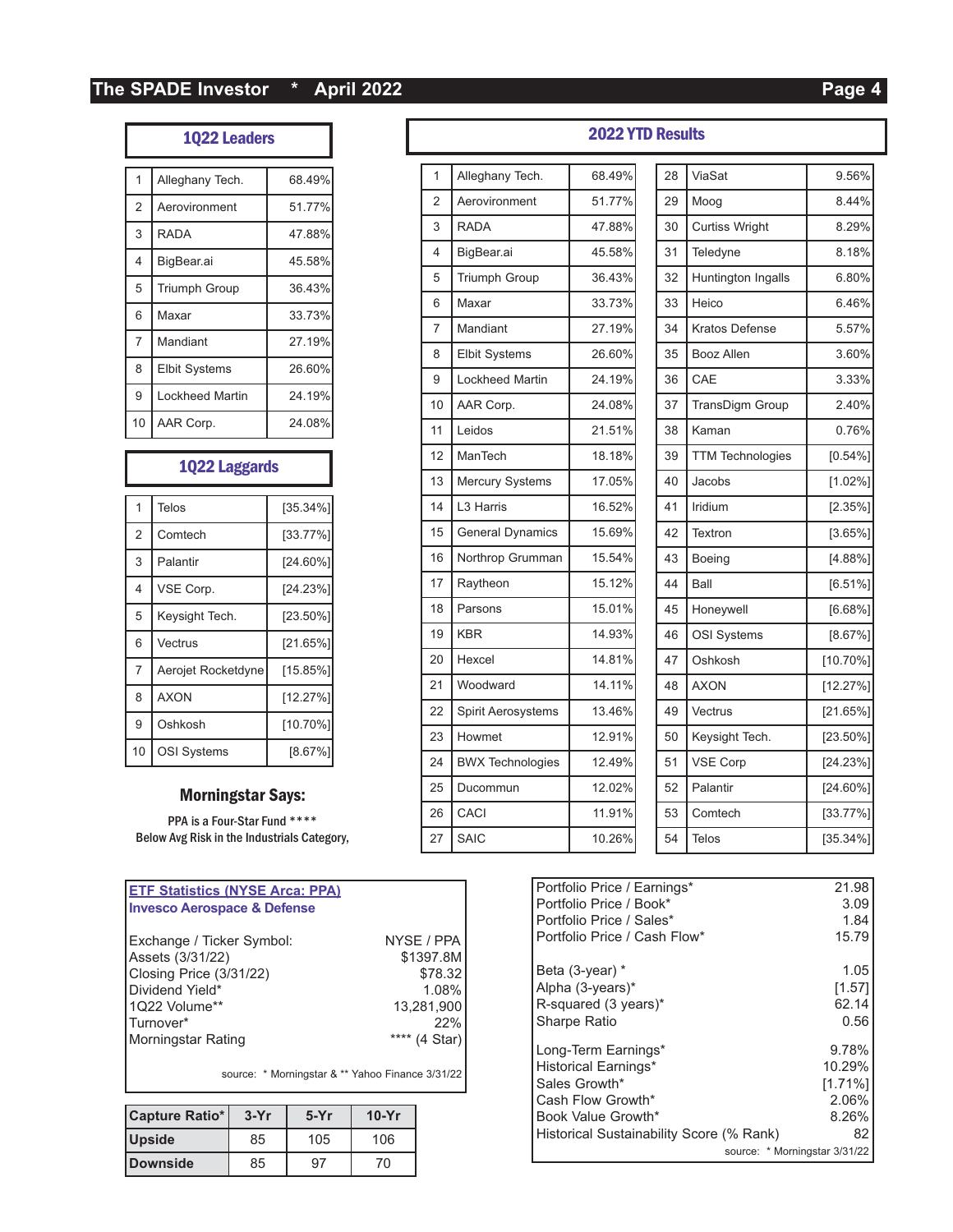# By the Numbers

**\$773 B** – FY23 budget for DoD, a \$30 B increase over what was passed for 2022.

**\$234.1 B** – Amount in FY23 budget for US Air Force as it seeks "transformational" change in its fleet structure to keep pace with China and Russia.

**\$112 B** – Germany has increased its annual defense spending.

**\$64 B** – Qatar signed an order for 25 - 737-10 Max jets along with options to buy 25 more of the planes for  $$30 B + 34$ 777X freighters valued at \$30+ billion.

**\$27.7 B** – Boeing received an order from Air Lease Corporation for 50 - 737 Max aircraft. Air Lease is planing to acquire 431 Boeing and Airbus planes through 2028 with a value totaling nearly \$28 billion.

**\$24.5 B** – Amount in FY23 budget for US Space Force.

**\$15 B** – Canada has joined the global F-35 alliance to replace its CF-18 fighter aircraft. It plans to acquire 88 F-35s.

**\$13.9 B** – Indonesia received State Dept approval to acquire up to three dozen Boeing F-15EX fight aircraft.

**\$12 B** – Delta is considered buying up to 100 Boeing 737 Max 10 aircraft, with a list price of \$120M each.

**\$11.5 B** – Leidos received from DoD a 10-year contract to support digital modernization and optimization as part of DISA's Fourth Estate Network Optimization initiative.

**\$9.4 B** – Finland joined the F-35 alliance and will acquire 64 of the Block 4 configuration jets to be delivered before the end of 2030.

**\$6.3B** – The USAF will invest in upgrading aging F-16s in the coming years. Some 608 aircraft are slated to receive 22 modifications.

**\$6 B** – The State Dep't approved Poland's acquisition of 250 M1A2 Abrams SEPV3 tanks from General Dynamics Land Systems.

**\$4.6 B** – The US Air Force's unfunded priorities list includes 7 F-35 fighter aircraft, 4 EC-37B Compass Call electronic warfare aircraft, and additional funding for system sustainment.

**\$4.21 B** – Jordan received approval from DSCA to acquire 16 F-16 fighter aircraft in a foreign military sale transaction.

**\$2.2 B** – The State Dept approved the sale of 12 Lockheed Martin C-130J Super Hercules aircraft to Egypt including defense radar systems.

**\$1.67 B** – Bulgaria received approval for 8 Lockheed Martin F-16 fighter jets, missiles, and bombs.

**\$1.5 B** – Amount DoD requested for microelectronics and 5G.

**\$1.4 B** – Northrop from the US Army for the Future Battle

Command System.

**\$1.2 B** – Amount in FY23 budget for US Space Force.

**\$1.0 B** – Dollar amount for weapons sent to Ukraine as of mid-March. Includes 100 drones, 800 Stinger anti-aircraft systems, 2,000 Javelin systems,a nd 6,000 AT-4 anti-armor systems. The Joint Chiefs of Staff confirmed that the US and allies have so far supplied 25,000 anti-aircraft weapons systems and 60,000 anti-tank systems to Ukraine.

**\$1.0 B** – Amount Lockheed Martin will invest in manufacturing in Saudi Arabia. The nation has a \$45 billion military budget.

**\$950 M** – Spain received approval to purchase 8 Lockheed Martin MH-60R Seahawk helicopters and associated equipment.

**\$874 M** – Amount DoD requested in direct support for AI-related programs.

**\$700 M** – US State Dept approved a request by the UK to buy Lockheed Martin

**\$651 M** – US Navy to Raytheon for AN/SPY-6 radar systems. The deal has a top value of \$3.2B if all options are exercised.

\$498.3 M – Boeing to receive from the US Naval Air Systems Command for the delivery of a Harpoon Coastal Defense System Launch System for Taiwan.

**\$445 M** – Approved by Thailand's cabinet to acquire F-35 aircraft.

**\$374 M** – Additional amount the US Army is devoting to counterdrone systems.

**\$242 M** – Textron acquired electric aircraft manufacturer Pipistrel to supports its new e-Aviation unit.

**\$165 M** – Mercury Systems from the USAF for flight data recorders for the F-16 fleet.

**4,316** – Boeing's announced backlog in early February--including 3,405 737 Max aircraft.

**116** – Aerojet Rocketdyne received an order for 116 RL10 engines,

### PPA Dividend History

| 1022 | \$0.094 | 2013 |
|------|---------|------|
| 2021 | \$0.426 | 2012 |
| 2020 | \$0.598 | 2011 |
| 2019 | \$0.651 | 2010 |
| 2018 | \$0.444 | 2009 |
|      |         | 2008 |
| 2017 | \$0.363 | 2007 |
| 2016 | \$0.708 | 2006 |
| 2015 | \$0.501 | 2005 |
| 2014 | \$0.215 |      |
|      |         |      |

| 1                       | 2013 | \$0.383 |
|-------------------------|------|---------|
| 5                       | 2012 | \$0.444 |
| $\overline{\mathbf{S}}$ | 2011 | \$0.199 |
| ĺ                       | 2010 | \$0.155 |
| 1                       | 2009 | \$0.202 |
|                         | 2008 | \$0.145 |
| $\overline{\mathbf{3}}$ | 2007 | \$0.055 |
| $\overline{\mathbf{S}}$ | 2006 | \$0.051 |
| l                       | 2005 | \$0.022 |
| $\overline{5}$          |      |         |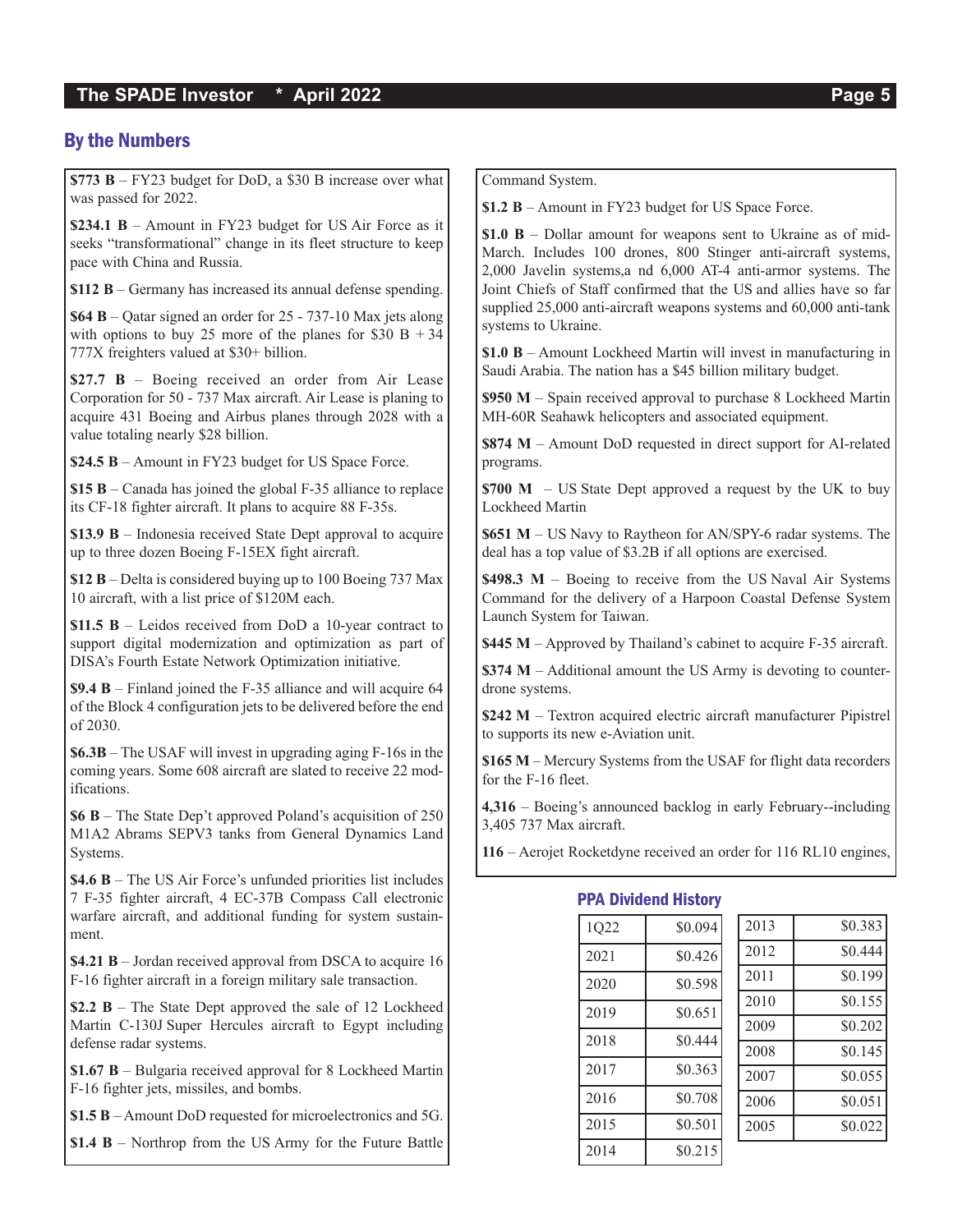## **The SPADE Investor \* April 2022 Page 6**

### Total Price Return

(Annual %)

|           | <b>SPADE</b><br>Defense<br>Index |
|-----------|----------------------------------|
| $1-Yr$    | $8.25\%$                         |
| $3-Yr$    | 11.58%                           |
| $5-Yr$    | $13.47\%$                        |
| $10-Yr$   | 15.92%                           |
| $15-Yr$   | 10.97%                           |
| Inception | $11.75\%$                        |

Through 3/31/2022 (Morningstar)

|      | <b>SPADE Defense</b><br>Index | S&P500     | Alpha<br>(bps) |
|------|-------------------------------|------------|----------------|
| 2022 | 8.25%                         | $[4.95\%]$ | 1320           |
| 2021 | 6.61%                         | 26.89%     | $[2028]$       |
| 2020 | $[0.73\%]$                    | $16.26\%$  | [1699]         |
| 2019 | 38.49%                        | 28.88%     | 961            |
| 2018 | $[8.15\%]$                    | $[6.24\%]$ | 191            |
| 2017 | 28.92%                        | 19.43%     | 949            |
| 2016 | 17.95%                        | $9.53\%$   | 842            |
| 2015 | $3.23\%$                      | $[0.73\%]$ | 396            |
| 2014 | 11.77%                        | 11.39%     | 38             |
| 2013 | 48.27%                        | 29.60%     | 1867           |
| 2012 | $16.30\%$                     | 13.41%     | 289            |
| 2011 | $[2.75\%]$                    | $[0.00\%]$ | $[275]$        |
| 2010 | 9.62%                         | 12.78%     | [316]          |

# **Index Performance (ex div)**

|   |      | <b>SPADE Defense</b><br>Index | Alpha<br>(bps) |         |  |
|---|------|-------------------------------|----------------|---------|--|
|   | 2009 | 21.71%                        | 23.45%         | $[174]$ |  |
| 1 | 2008 | $[38.03\%]$                   | $[38.49\%]$    | 46      |  |
| ] | 2007 | 22.17%                        | $3.53\%$       | 1864    |  |
|   | 2006 | $19.33\%$                     | 13.62%         | 571     |  |
|   | 2005 | 5.30%                         | $3.00\%$       | 230     |  |
|   | 2004 | $20.47\%$                     | 8.99%          | 1148    |  |
|   | 2003 | $37.27\%$                     | 26.38%         | 1089    |  |
|   | 2002 | $[2.87\%]$                    | $[23.37\%]$    | 2050    |  |
|   | 2001 | $0.94\%$                      | $[13.04\%]$    | 1488    |  |
|   | 2000 | 4.98%                         | $[10.14\%]$    | 1512    |  |
|   | 1999 | 15.31%                        | 19.53%         | $[422]$ |  |
|   | 1998 | $6.63\%$                      | 26.67%         | [2004]  |  |
|   |      |                               |                |         |  |

## **Price Return by Decade (ex div)**

|           | <b>SPADE Defense</b> | <b>S&amp;P500</b> | Alpha (bps)      |  |  |  |
|-----------|----------------------|-------------------|------------------|--|--|--|
| 2010-2019 | 310.26%              | 189.73%           | 12,053 (120.53%) |  |  |  |
| 2000-2009 | 97.07%               | $-24.11\%$        | 12,118 (121.18%) |  |  |  |

# **About the SPADE Defense Index**

The SPADE Defense Index (NYSE: DXS) provides an investment benchmark for the value that the market ascribes to companies involved with defense and its homeland security, and space components.

The Index is designed to reflect the broad diversity of activities that is representative of companies involved with the sector—naval vessels, military aircraft, armored vehicles, helicopters, drones and remotely piloted vehicles, missiles and missile defense, command and control, secure communications, battlespace awareness, intelligence and reconnaissance, and space systems, as well as national/homeland security activities including border security, biometric screening systems, and military cybersecurity efforts.

### \* \* \*

SPADE Indexes specializes in designing and managing equity benchmarks for ETF and other products.

# **Rules**

The SPADE Defense Index was designed to be RIC (registered investment company) compliant for the purpose of enabling financial products. Companies are required to meet an eligibility criteria that includes market valuation (>\$250M), listing on a major U.S. exchange, and have sufficient liquidity. Importantly, each firm must be considered systematically important to the defense of the United States and that their defense business is systematically important to the revenues and health of the firm. We follow an enhanced modified market cap methodology that employs the True CapTM strategy, which enables the index to more accurately handle firms with diversified operations.

Full details are available at: www.spadeindex.com/defense

### **Legal & Disclaimers**

© 2022 SPADE Indexes LLC—SPADE, the SPADE icon, and "The SPADE Investor" newsletter are registered trademarks. SPADE Indexes LLC is the owner of the trademark, service marks, and copyrights related to its indices. This newsletter does not constitute an offer of an investment product. SPADE Indexes LLC makes no representation regarding the advisability of investing in vehicles based on the SPADE Defense Index. All information is provided 'as is' for informational purposes only and is not intended for trading purposes or advice. Neither SPADE Indexes LLC nor any related party is liable for any informational error, incompleteness or for any actions taken based on information contained herein.

### **Contact Information**

SPADE  Indexes LLC PO Box 5752 Bethesda, MD 20824-5752 Tel: (202) 596-1812 info@spadeindex.com http://www.spadeindex.com/defense